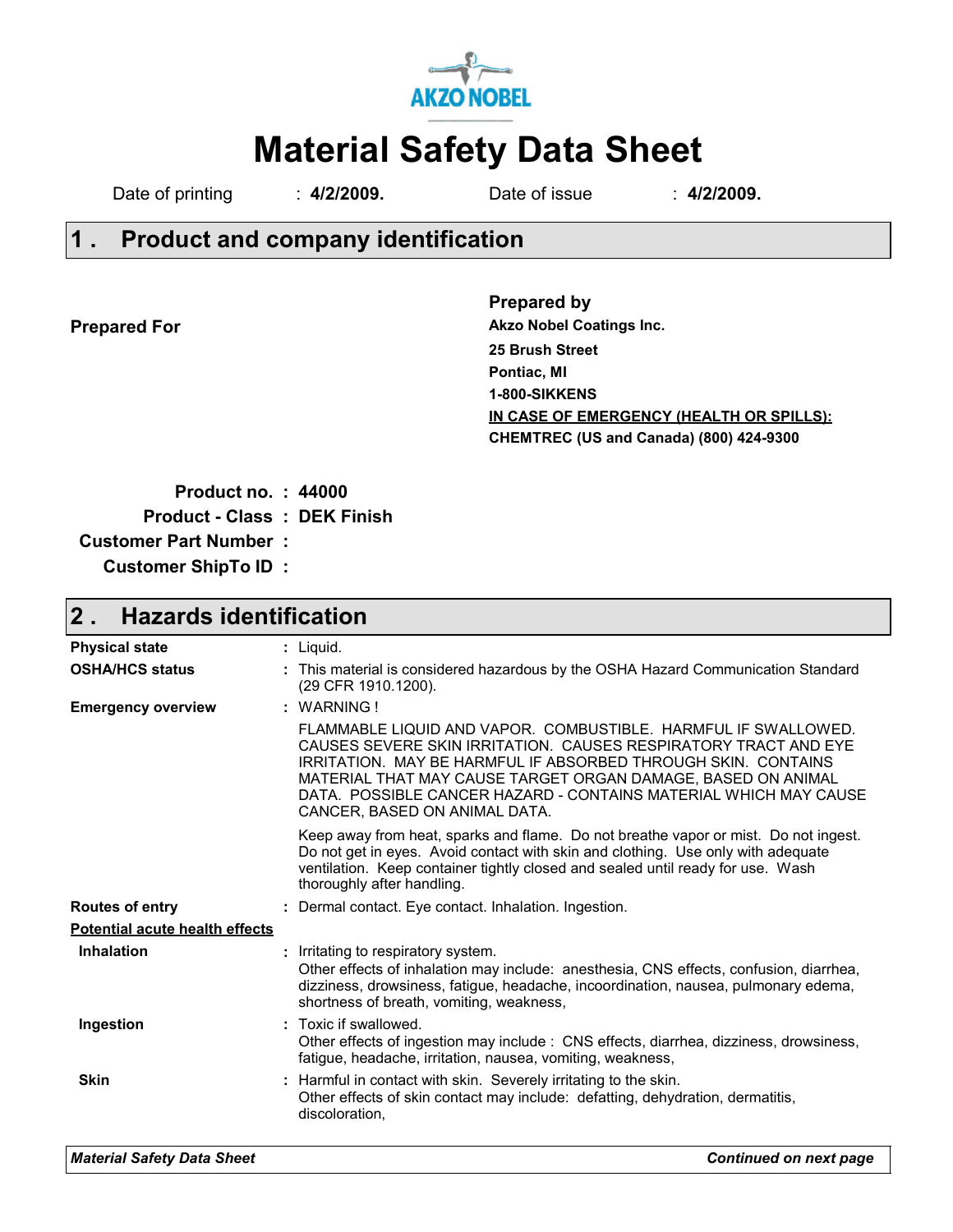| 44000                                                        | 2/9<br>4/2/2009                                                                                                                                                                                                                                                                                                                                                                               |
|--------------------------------------------------------------|-----------------------------------------------------------------------------------------------------------------------------------------------------------------------------------------------------------------------------------------------------------------------------------------------------------------------------------------------------------------------------------------------|
| 2 <sub>1</sub>                                               | <b>Hazards identification</b>                                                                                                                                                                                                                                                                                                                                                                 |
|                                                              | Effects due to absorption through skin may include: CNS effects, dizziness,<br>drowsiness, fatigue, headache, nausea, weakness,                                                                                                                                                                                                                                                               |
| <b>Eyes</b>                                                  | : Irritating to eyes.<br>Other effects of eye contact may include : eye damage, redness, swelling, tearing,                                                                                                                                                                                                                                                                                   |
| <b>Potential chronic health effects</b>                      |                                                                                                                                                                                                                                                                                                                                                                                               |
|                                                              | CARCINOGENIC EFFECTS: Classified SUSPECTED by Raw Material Supplier [methyl]<br>ethyl ketoxime]. Classified 2B (Possible for humans.) by IARC [ethylbenzene].<br>Classified 2B (Possible for humans.) by IARC [cobalt bis (2-ethylhexanoate)].<br>MUTAGENIC EFFECTS: No known significant effects or critical hazards.<br>TERATOGENIC EFFECTS: Classified POSSIBLE for humans [ethylbenzene]. |
| <b>Target organs</b>                                         | : Contains material which may cause damage to the following organs: blood, kidneys,<br>lungs, the reproductive system, liver, heart, cardiovascular system, bone marrow,<br>central nervous system (CNS).                                                                                                                                                                                     |
| <b>Medical conditions</b><br>aggravated by over-<br>exposure | : skin disorders, respiratory conditions,                                                                                                                                                                                                                                                                                                                                                     |

NOTICE: Reports have associated repeated and prolonged OVEREXPOSURE to solvents with permanent brain and nervous system damage. Intentional misuse by deliberately concentrating and inhaling the contents of this package may be harmful or fatal.

**See toxicological information (section 11)**

## **Composition/information on ingredients 3 .**

| <b>Name</b>                                                                                                              | CAS number % by   | weight                 | Vapor<br>pressure                           | <b>Exposure limits</b>                                                                                                                                                 |
|--------------------------------------------------------------------------------------------------------------------------|-------------------|------------------------|---------------------------------------------|------------------------------------------------------------------------------------------------------------------------------------------------------------------------|
| linseed alkyd<br>aliphatic hydrocarbon                                                                                   | .<br>64742-47-8   | $45 - 55$<br>$10 - 25$ | Not available.<br>0.023 kPa (0.17<br>mm Hg) |                                                                                                                                                                        |
| aliphatic solvent                                                                                                        | .                 | $5 - 10$               | Not available.                              |                                                                                                                                                                        |
| synthetic amorphous silica                                                                                               | 7631-86-9         | $1 - 5$                | Not available.                              | <b>OSHA PEL (United States).</b><br>TWA: 80 mg/m <sup>3</sup> 8 hour(s).<br><b>ACGIH TLV (United States).</b><br>TWA: 10 mg/m <sup>3</sup> 8 hour(s).                  |
| stabilizer                                                                                                               | 127519-17-9 1 - 5 |                        | Not available.                              |                                                                                                                                                                        |
| glycol ethers                                                                                                            | .                 | $1 - 5$                | Not available.                              | <b>ACGIH TLV (United States). Skin</b><br>TWA: $5$ ppm $8$ hour(s).                                                                                                    |
| xylene, mixed isomers                                                                                                    | 1330-20-7         | $1 - 5$                | Hg)                                         | 0.68 kPa (5.1 mm OSHA PEL (United States).<br>TWA: $100$ ppm 8 hour(s).<br><b>ACGIH TLV (United States).</b><br>TWA: 100 ppm 8 hour(s).<br>STEL: 150 ppm 15 minute(s). |
| tall oil fa alkyd                                                                                                        | .                 | $1 - 5$                | Not available.                              |                                                                                                                                                                        |
| petroleum hydrocarbon                                                                                                    | 8052-41-3         | $1 - 5$                | 0.072 kPa (0.54<br>mm Hg)                   | <b>OSHA PEL (United States).</b><br>TWA: 500 ppm 8 hour(s).<br><b>ACGIH TLV (United States).</b><br>TWA: 100 ppm 8 hour(s).                                            |
| ethylbenzene                                                                                                             | $100 - 41 - 4$    | $0.1 - 1$              | Hg)                                         | 0.95 kPa (7.1 mm OSHA PEL (United States).<br>TWA: 100 ppm 8 hour(s).<br><b>ACGIH TLV (United States).</b><br>TWA: 100 ppm 8 hour(s).<br>STEL: 125 ppm 15 minute(s).   |
| cobalt bis (2-ethylhexanoate)                                                                                            | 136-52-7          | $0.1 - 1$              | Not available.                              |                                                                                                                                                                        |
| There are no ingredients or additional ingredients present which within the current knowledge of the supplier and in the |                   |                        |                                             |                                                                                                                                                                        |

There are no ingredients or additional ingredients present which, within the current knowledge of the supplier and in the concentrations applicable, are classified as hazardous to health or the environment and hence require reporting in this section.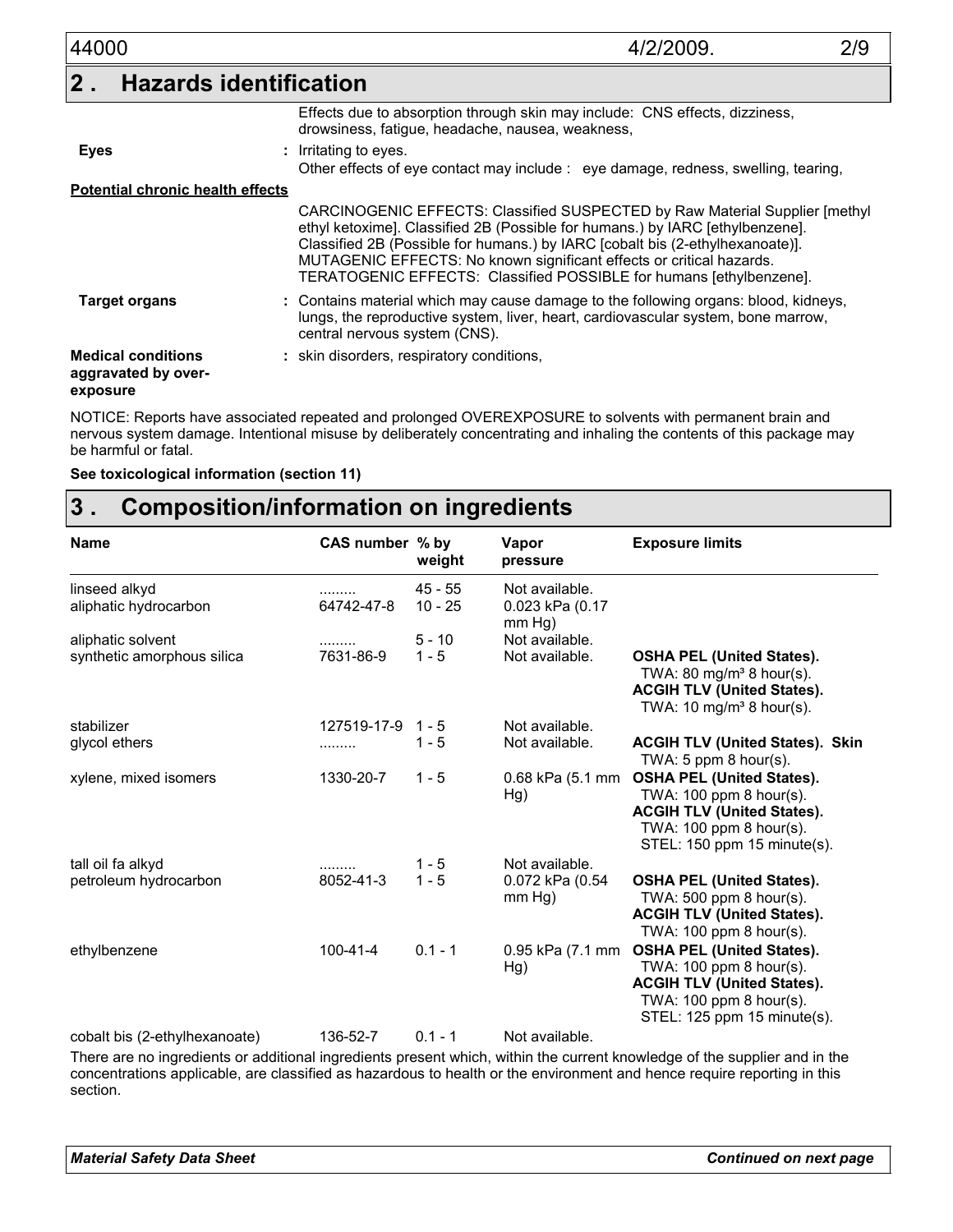| 44000               | 4/2/2009.                                                                                                                                                                                                                                                                                                                                                                                                                                                                                                                                                                                                                                                                                    | 3/9 |
|---------------------|----------------------------------------------------------------------------------------------------------------------------------------------------------------------------------------------------------------------------------------------------------------------------------------------------------------------------------------------------------------------------------------------------------------------------------------------------------------------------------------------------------------------------------------------------------------------------------------------------------------------------------------------------------------------------------------------|-----|
| 4.                  | <b>First aid measures</b>                                                                                                                                                                                                                                                                                                                                                                                                                                                                                                                                                                                                                                                                    |     |
| Eye contact         | : Immediately flush eyes with plenty of water for at least 15 minutes, occasionally lifting<br>the upper and lower eyelids. Check for and remove any contact lenses. Get medical<br>attention if symptoms occur.                                                                                                                                                                                                                                                                                                                                                                                                                                                                             |     |
| <b>Skin contact</b> | : Get medical attention immediately if symptoms occur. Flush contaminated skin with<br>plenty of water. Remove contaminated clothing and shoes. Wash contaminated<br>clothing thoroughly with water before removing or wear gloves. Continue to rinse for at<br>least 10 minutes. Wash clothing before reuse. Clean shoes thoroughly before reuse.                                                                                                                                                                                                                                                                                                                                           |     |
| <b>Inhalation</b>   | : Get medical attention immediately if symptoms occur. Move exposed person to fresh<br>air. If it is suspected that fumes are still present, the rescuer should wear an<br>appropriate mask or self-contained breathing apparatus. Keep person warm and at<br>rest. If not breathing, if breathing is irregular or if respiratory arrest occurs, provide<br>artificial respiration or oxygen by trained personnel. It may be dangerous to the person<br>providing aid to give mouth-to-mouth resuscitation. If unconscious, place in recovery<br>position and get medical attention immediately. Maintain an open airway. Loosen tight<br>clothing such as a collar, tie, belt or waistband. |     |
| Ingestion           | : Get medical attention immediately. Wash out mouth with water. Remove dentures if<br>any. Move exposed person to fresh air. Keep person warm and at rest. If material has<br>been swallowed and the exposed person is conscious, give small quantities of water to<br>drink. Stop if the exposed person feels sick as vomiting may be dangerous. Do not<br>induce vomiting unless directed to do so by medical personnel. If vomiting occurs, the<br>head should be kept low so that vomit does not enter the lungs. Never give anything by                                                                                                                                                 |     |

a collar, tie, belt or waistband.

mouth to an unconscious person. If unconscious, place in recovery position and get medical attention immediately. Maintain an open airway. Loosen tight clothing such as

**Fire-fighting measures 5 .**

| : Flammable liquid. In a fire or if heated, a pressure increase will occur and the container<br>may burst, with the risk of a subsequent explosion. Runoff to sewer may create fire or<br>explosion hazard.                                                                                                                            |
|----------------------------------------------------------------------------------------------------------------------------------------------------------------------------------------------------------------------------------------------------------------------------------------------------------------------------------------|
| DANGER - Rags, steel wool or waste soaked with this product may spontaneously<br>catch fire if improperly discarded. Immediately after use, place rags, steel wool or<br>waste in a sealed water-filled metal container. Waste should be understood to include<br>contaminated articles, including spray booth filters and strippings. |
| : Not available.                                                                                                                                                                                                                                                                                                                       |
| : Closed cup: $57.778^{\circ}$ C (136°F) [Setaflash.]                                                                                                                                                                                                                                                                                  |
| : Not available.                                                                                                                                                                                                                                                                                                                       |
|                                                                                                                                                                                                                                                                                                                                        |
| : Use dry chemical, $CO2$ , water spray (fog) or foam.                                                                                                                                                                                                                                                                                 |
| : Do not use water jet.                                                                                                                                                                                                                                                                                                                |
| : Promptly isolate the scene by removing all persons from the vicinity of the incident if<br>there is a fire. No action shall be taken involving any personal risk or without suitable<br>training. Move containers from fire area if this can be done without risk. Use water<br>spray to keep fire-exposed containers cool.          |
| : Decomposition products may include the following materials:<br>carbon oxides<br>sulfur oxides<br>halogenated compounds                                                                                                                                                                                                               |
| : Fire-fighters should wear appropriate protective equipment and self-contained breathing<br>apparatus (SCBA) with a full face-piece operated in positive pressure mode.                                                                                                                                                               |
| : Not available.                                                                                                                                                                                                                                                                                                                       |
|                                                                                                                                                                                                                                                                                                                                        |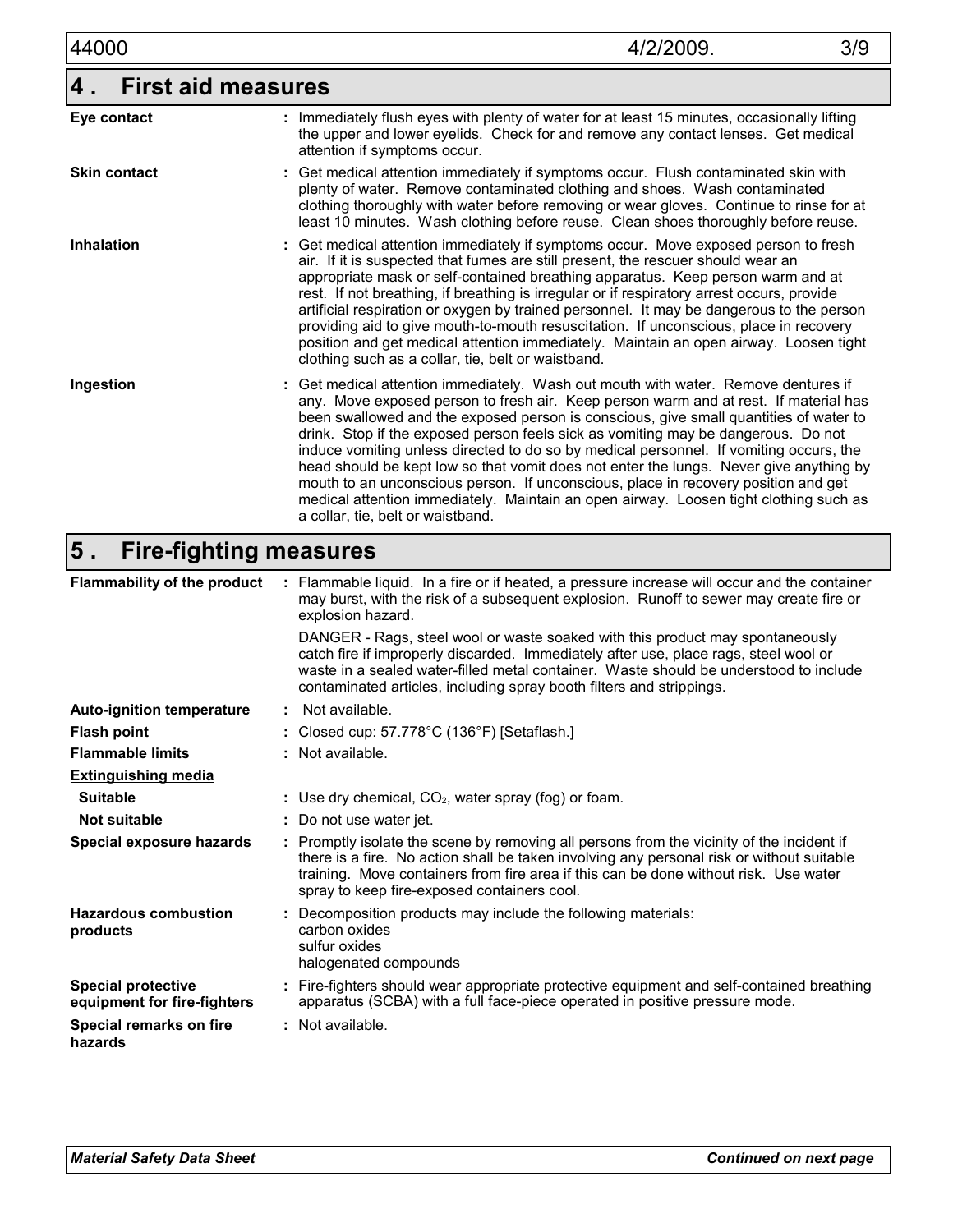#### **Accidental release measures 6 .**

| <b>Personal precautions</b>      | : No action shall be taken involving any personal risk or without suitable training.<br>Evacuate surrounding areas. Keep unnecessary and unprotected personnel from<br>entering. Do not touch or walk through spilled material. Shut off all ignition sources.<br>No flares, smoking or flames in hazard area. Avoid breathing vapor or mist. Provide<br>adequate ventilation. Wear appropriate respirator when ventilation is inadequate. Put<br>on appropriate personal protective equipment (see section 8).                                                                                |
|----------------------------------|------------------------------------------------------------------------------------------------------------------------------------------------------------------------------------------------------------------------------------------------------------------------------------------------------------------------------------------------------------------------------------------------------------------------------------------------------------------------------------------------------------------------------------------------------------------------------------------------|
| <b>Environmental precautions</b> | : Avoid dispersal of spilled material and runoff and contact with soil, waterways, drains<br>and sewers.                                                                                                                                                                                                                                                                                                                                                                                                                                                                                       |
| Large spill                      | : Stop leak if without risk. Move containers from spill area. Approach release from<br>upwind. Prevent entry into sewers, water courses, basements or confined areas.<br>Contain and collect spillage with non-combustible, absorbent material e.g. sand, earth,<br>vermiculite or diatomaceous earth and place in container for disposal according to local<br>regulations (see section 13). Use spark-proof tools and explosion-proof equipment.<br>Dispose of via a licensed waste disposal contractor. Contaminated absorbent material<br>may pose the same hazard as the spilled product. |
| <b>Small spill</b>               | : Stop leak if without risk. Move containers from spill area. Use spark-proof tools and<br>explosion-proof equipment. Dispose of via a licensed waste disposal contractor.                                                                                                                                                                                                                                                                                                                                                                                                                     |

#### **Handling and storage 7 .**

| <b>Handling</b> | : Put on appropriate personal protective equipment (see section 8). Eating, drinking and<br>smoking should be prohibited in areas where this material is handled, stored and<br>processed. Workers should wash hands and face before eating, drinking and smoking.<br>Do not get in eyes or on skin or clothing. Do not breathe vapor or mist. Do not ingest.<br>Use only with adequate ventilation. Keep in the original container or an approved<br>alternative made from a compatible material, kept tightly closed when not in use. Store<br>and use away from heat, sparks, open flame or any other ignition source. Use<br>explosion-proof electrical (ventilating, lighting and material handling) equipment. Use<br>non-sparking tools. Take precautionary measures against electrostatic discharges. To<br>avoid fire or explosion, dissipate static electricity during transfer by grounding and<br>bonding containers and equipment before transferring material. Empty containers retain<br>product residue and can be hazardous. Do not reuse container. Do not enter confined<br>spaces unless adequately ventilated. |
|-----------------|-------------------------------------------------------------------------------------------------------------------------------------------------------------------------------------------------------------------------------------------------------------------------------------------------------------------------------------------------------------------------------------------------------------------------------------------------------------------------------------------------------------------------------------------------------------------------------------------------------------------------------------------------------------------------------------------------------------------------------------------------------------------------------------------------------------------------------------------------------------------------------------------------------------------------------------------------------------------------------------------------------------------------------------------------------------------------------------------------------------------------------------|
| <b>Storage</b>  | : Store in accordance with local regulations. Store in approved area. Store in original<br>container protected from direct sunlight in a dry, cool and well-ventilated area, away<br>from incompatible materials (see section 10) and food and drink. Eliminate all ignition<br>sources. Separate from oxidizing materials. Keep container tightly closed and sealed<br>until ready for use. Containers that have been opened must be carefully resealed and<br>kept upright to prevent leakage. Do not store in unlabeled containers. Use appropriate<br>containment to avoid environmental contamination.                                                                                                                                                                                                                                                                                                                                                                                                                                                                                                                         |
|                 |                                                                                                                                                                                                                                                                                                                                                                                                                                                                                                                                                                                                                                                                                                                                                                                                                                                                                                                                                                                                                                                                                                                                     |

#### **Exposure controls/personal protection 8 .**

| <b>Engineering measures</b> | : Use only with adequate ventilation. Use process enclosures, local exhaust ventilation<br>or other engineering controls to keep worker exposure to airborne contaminants below<br>any recommended or statutory limits. The engineering controls also need to keep gas,<br>vapor or dust concentrations below any lower explosive limits. Use explosion-proof<br>ventilation equipment.           |
|-----------------------------|---------------------------------------------------------------------------------------------------------------------------------------------------------------------------------------------------------------------------------------------------------------------------------------------------------------------------------------------------------------------------------------------------|
| <b>Hygiene measures</b>     | : Wash hands, forearms and face thoroughly after handling chemical products, before<br>eating, smoking and using the lavatory and at the end of the working period.<br>Appropriate techniques should be used to remove potentially contaminated clothing.<br>Wash contaminated clothing before reusing. Ensure that eyewash stations and safety<br>showers are close to the workstation location. |
| <b>Personal protection</b>  | Selection of personal protective equipment (PPE) is to be established by the employer<br>performing a PPE hazard assessment. In the U.S.A, OSHA requires completion of a<br>documented PPE hazard assessment as described in 29 CFR 1910.132.                                                                                                                                                     |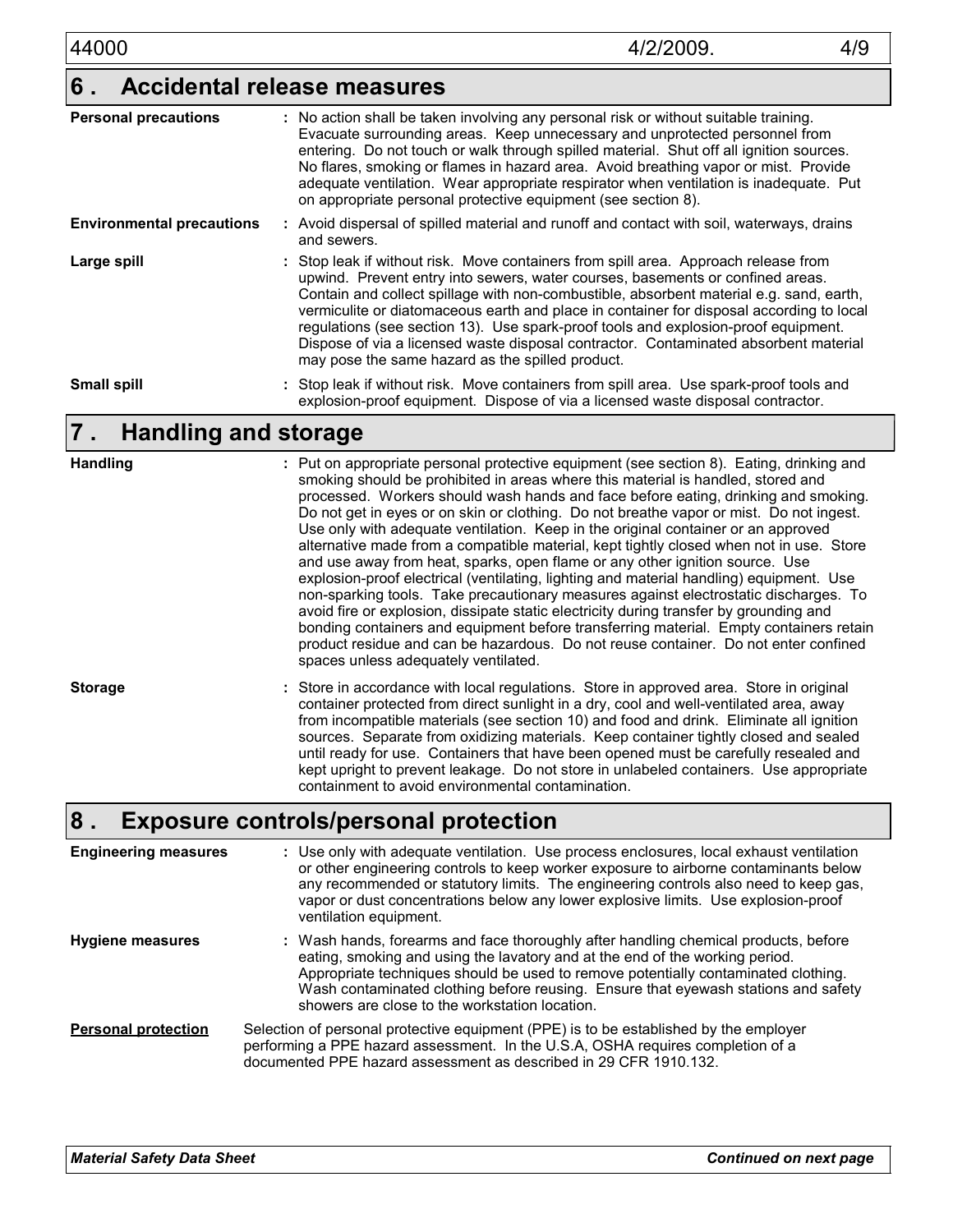| 44000                                                | 4/2/2009.<br>5/9                                                                                                                                                                                                                                                                                                                                                                                     |
|------------------------------------------------------|------------------------------------------------------------------------------------------------------------------------------------------------------------------------------------------------------------------------------------------------------------------------------------------------------------------------------------------------------------------------------------------------------|
| 8.                                                   | <b>Exposure controls/personal protection</b>                                                                                                                                                                                                                                                                                                                                                         |
| <b>Respiratory</b>                                   | : Use properly fitted respiratory protection complying with an approved standard if a risk<br>assessment indicates this is necessary. Respirator selection must be based on known<br>or anticipated exposure levels, the hazards of the product and the safe working limits of<br>the selected respirator.<br>Dry sanding, flame cutting and/or welding of the dry paint film will give rise to dust |
|                                                      | and/or hazardous fumes. Wet sanding/flatting should be used wherever possible. If<br>exposure cannot be avoided by the provision of local exhaust ventilation, suitable<br>respiratory protective equipment should be used.                                                                                                                                                                          |
| <b>Hands</b>                                         | : Chemical-resistant, impervious gloves complying with an approved standard should be<br>worn at all times when handling chemical products if a risk assessment indicates this is<br>necessary.<br>>8 hours (breakthrough time): Chemical-resistant, impervious gloves complying with an                                                                                                             |
|                                                      | approved standard should be worn at all times when handling chemical products if a<br>risk assessment indicates this is necessary.                                                                                                                                                                                                                                                                   |
| <b>Eyes</b>                                          | Safety eyewear complying with an approved standard should be used when a risk<br>assessment indicates this is necessary to avoid exposure to liquid splashes, mists,<br>gases or dusts.<br>Recommended: safety glasses with side-shields                                                                                                                                                             |
| <b>Skin</b>                                          | Personal protective equipment for the body should be selected based on the task being<br>performed and the risks involved and should be approved by a specialist before<br>handling this product.                                                                                                                                                                                                    |
| Other protection                                     | : Not available.                                                                                                                                                                                                                                                                                                                                                                                     |
| <b>Personal protective</b><br>equipment (Pictograms) |                                                                                                                                                                                                                                                                                                                                                                                                      |

| 9 <sub>1</sub>                    | <b>Physical and chemical properties</b>                                                 |
|-----------------------------------|-----------------------------------------------------------------------------------------|
| <b>Physical state</b>             | : Liguid.                                                                               |
| Color                             | $:$ Not available.                                                                      |
| Odor                              | : Not available.                                                                        |
| рH                                | : Not available.                                                                        |
| <b>Boiling/condensation point</b> | : Not available.                                                                        |
| <b>Melting/freezing point</b>     | : Not available.                                                                        |
| <b>Relative density</b>           | : Not available.                                                                        |
| Vapor density                     | $:$ Heavier than air                                                                    |
| <b>Volatility</b>                 | : 41% ( $v/v$ ), 34 to 35% ( $w/w$ )                                                    |
| Odor threshold                    | : Not available.                                                                        |
| <b>Evaporation rate</b>           | : Highest known value: Less than 1. (aliphatic hydrocarbon) compared with butyl acetate |
| <b>Viscosity</b>                  | : Not available.                                                                        |

### **Stability and reactivity 10 .**

| <b>Stability</b>                           | : The product is stable, under normal conditions of storage and use.                               |
|--------------------------------------------|----------------------------------------------------------------------------------------------------|
| <b>Conditions to avoid</b>                 | : heat, open flame, sparks, freezing, light, dusty conditions,                                     |
| <b>Materials to avoid</b>                  | : Reactive or incompatible with the following materials: oxidizing materials, metals and<br>acids. |
| <b>Hazardous decomposition</b><br>products | Not available.                                                                                     |
| Hazardous polymerization                   | : Will not undergo hazardous polymerization.                                                       |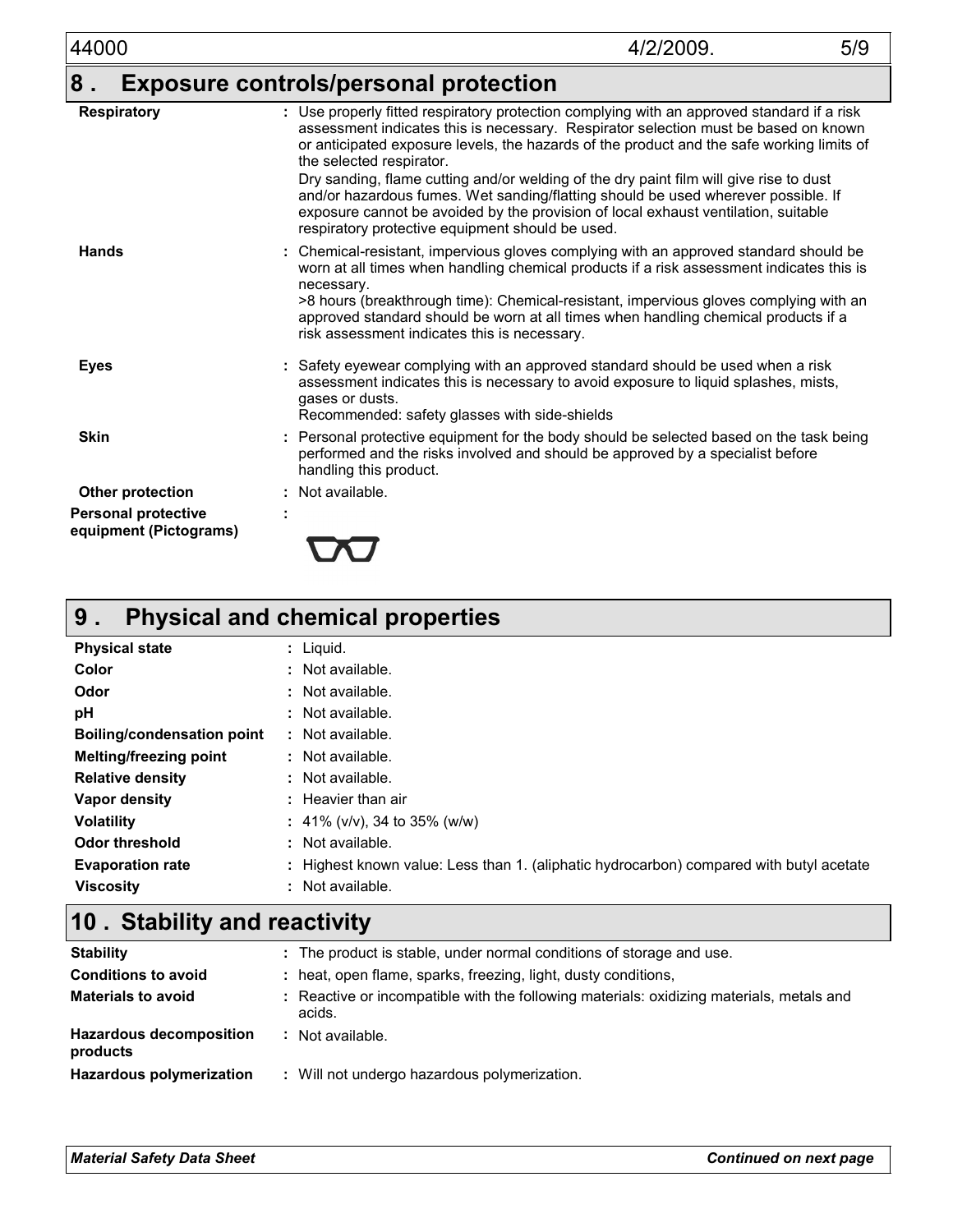# **11 . Toxicological information**

#### **Acute toxicity**

| Product/ingredient name    | Result                             | <b>Species</b> | <b>Dose</b>         | <b>Exposure</b>          |
|----------------------------|------------------------------------|----------------|---------------------|--------------------------|
| xylene, mixed isomers      | LD50 Dermal                        | Rabbit         | >1700 mg/kg         |                          |
|                            | LD50 Oral                          | Rat            | 4300 mg/kg          | -                        |
|                            | LC50 Inhalation<br>Vapor           | Rat            | 5000 ppm            | 4 hours                  |
| synthetic amorphous silica | LD50 Dermal                        | Rabbit         | >5000 mg/kg         | $\overline{\phantom{0}}$ |
|                            | LD50 Oral                          | Rat            | >5110 mg/kg         | $\overline{\phantom{0}}$ |
|                            | LC50 Inhalation<br>Dusts and mists | Rat            | $>139$ mg/m $\cdot$ | 14 hours                 |
| ethylbenzene               | LD50 Dermal                        | Rabbit         | 15486 mg/kg         | -                        |
|                            | LD50 Oral                          | Rat            | 3500 mg/kg          | $\overline{\phantom{0}}$ |
|                            | LC50 Inhalation<br>Vapor           | Rat            | 55000 mg/mł         | 2 hours                  |

## **Ecological information 12 .**

| <b>Environmental effects</b> | : No known significant effects or critical hazards. |                        |                            |                 |  |
|------------------------------|-----------------------------------------------------|------------------------|----------------------------|-----------------|--|
| <u> Aquatic ecotoxicity</u>  |                                                     |                        |                            |                 |  |
| Product/ingredient name      | <b>Test</b>                                         | <b>Result</b>          | <b>Species</b>             | <b>Exposure</b> |  |
| aliphatic hydrocarbon        | Mortality                                           | Acute LC50 2.9 mg/L    | Fish                       | 96 hours        |  |
|                              |                                                     | Acute LC50 2900 ug/L   | Fish -                     | 96 hours        |  |
|                              |                                                     | Fresh water            | Oncorhynchus               |                 |  |
|                              |                                                     |                        | mykiss                     |                 |  |
|                              |                                                     | Acute LC50 2600 ug/L   | Fish -                     | 4 days          |  |
|                              |                                                     | Fresh water            | Oncorhynchus               |                 |  |
|                              |                                                     |                        | mykiss                     |                 |  |
|                              |                                                     | Acute LC50 2400 ug/L   | Fish -                     | 4 days          |  |
|                              |                                                     | Fresh water            | Oncorhynchus<br>mykiss     |                 |  |
|                              |                                                     | Acute LC50 2200 ug/L   | Fish - Lepomis             | 4 days          |  |
|                              |                                                     | Fresh water            | macrochirus                |                 |  |
|                              |                                                     | Acute LC50 5900 ug/L   | Fish - Lepomis             | 4 days          |  |
|                              |                                                     | Fresh water            | macrochirus                |                 |  |
| xylene, mixed isomers        | Mortality                                           | Acute LC50 13.4 mg/L   | Fish                       | 96 hours        |  |
|                              | Mortality                                           | Acute LC50 13.3 mg/L   | Fish                       | 96 hours        |  |
|                              | Mortality                                           | Acute LC50 12 mg/L     | Fish                       | 96 hours        |  |
|                              | Mortality                                           | Acute LC50 8.6 mg/L    | Fish                       | 96 hours        |  |
|                              | Mortality                                           | Acute LC50 8.2 mg/L    | Fish                       | 96 hours        |  |
|                              | Mortality                                           | Acute LC50 3.3 mg/L    | Fish                       | 96 hours        |  |
|                              |                                                     | Acute LC50 8600 to     | Fish - Lepomis             | 96 hours        |  |
|                              |                                                     | 9591 ug/L Fresh water  | macrochirus                |                 |  |
|                              |                                                     | Acute LC50 8200 to     | Fish -                     | 96 hours        |  |
|                              |                                                     | 10032 ug/L Fresh water | Oncorhynchus               |                 |  |
|                              |                                                     | Acute LC50 3300 to     | mykiss<br>Fish -           | 96 hours        |  |
|                              |                                                     | 4093 ug/L Fresh water  | Oncorhynchus               |                 |  |
|                              |                                                     |                        | mykiss                     |                 |  |
|                              |                                                     | Acute LC50 13500 to    | Fish - Lepomis             | 96 hours        |  |
|                              |                                                     | 16100 ug/L Fresh water | macrochirus                |                 |  |
|                              |                                                     | Acute LC50 13500 to    | Fish - Lepomis             | 96 hours        |  |
|                              |                                                     | 15034 ug/L Fresh water | macrochirus                |                 |  |
|                              |                                                     | Acute LC50 13500 to    | Fish -                     | 96 hours        |  |
|                              |                                                     | 19200 ug/L Fresh water | Oncorhynchus               |                 |  |
|                              |                                                     |                        | mykiss                     |                 |  |
|                              |                                                     | Acute LC50 13400 ug/L  | Fish - Pimephales 96 hours |                 |  |
|                              |                                                     |                        |                            |                 |  |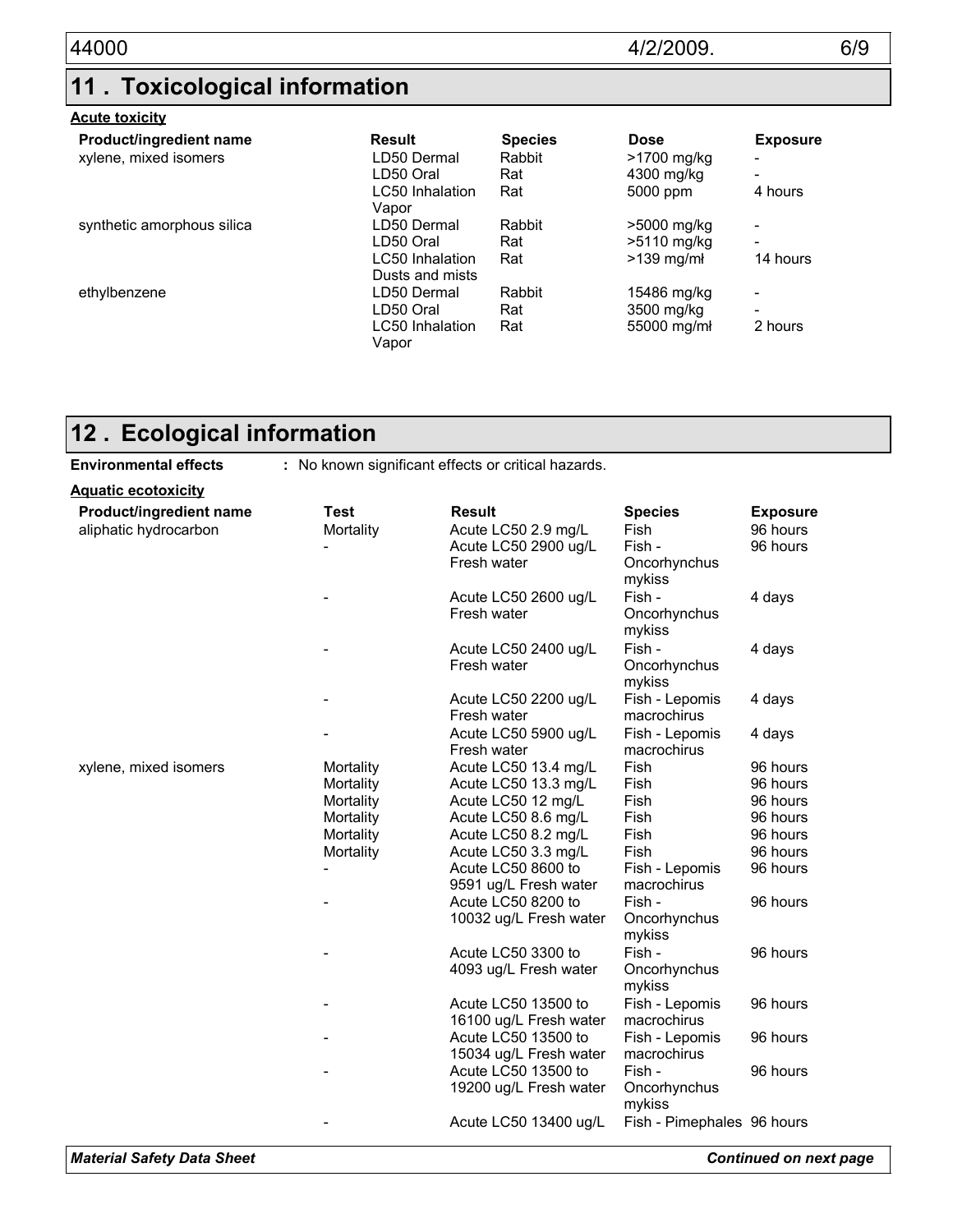| 44000                                |                            |                                                              | 4/2/2009.                                 | 7/9                  |
|--------------------------------------|----------------------------|--------------------------------------------------------------|-------------------------------------------|----------------------|
| <b>Ecological information</b><br>l12 |                            |                                                              |                                           |                      |
|                                      |                            | Fresh water<br>Acute LC50 12000 to<br>13762 ug/L Fresh water | promelas<br>Fish - Lepomis<br>macrochirus | 96 hours             |
|                                      |                            | Acute LC50 13300 to<br>16114 ug/L Fresh water                | Fish - Lepomis<br>macrochirus             | 96 hours             |
|                                      |                            | Acute LC50 12000 to<br>16114 ug/L Fresh water                | Fish - Lepomis<br>macrochirus             | 96 hours             |
| ethylbenzene                         | Population<br>Intoxication | Acute EC50 7.2 mg/L<br>Acute EC50 2.97 mg/L                  | Algae<br>Daphnia                          | 48 hours<br>48 hours |
|                                      | Intoxication               | Acute EC50 2.93 mg/L                                         | Daphnia                                   | 48 hours             |
|                                      |                            | Acute EC50 2970 to                                           | Daphnia -                                 | 48 hours             |
|                                      |                            | 4400 ug/L Fresh water                                        | Daphnia magna                             |                      |
|                                      |                            | Acute EC50 2930 to                                           | Daphnia -                                 | 48 hours             |
|                                      |                            | 4400 ug/L Fresh water<br>Acute LC50 280 to 290               | Daphnia magna<br>Fish - Cyprinodon        | 96 hours             |
|                                      |                            | ppm Marine water                                             | variegatus                                |                      |
|                                      |                            | Acute LC50 150 to 200                                        | Fish - Lepomis                            | 96 hours             |
|                                      |                            | mg/L Fresh water                                             | macrochirus                               |                      |
|                                      |                            | Acute LC50 5100 to                                           | Fish - Menidia                            | 96 hours             |
|                                      |                            | 5700 ug/L Marine water                                       | menidia                                   |                      |
|                                      |                            | Acute LC50 4200 ug/L                                         | Fish -                                    | 96 hours             |
|                                      |                            | Fresh water                                                  | Oncorhynchus<br>mykiss                    |                      |
|                                      | Mortality                  | Acute LC50 4.2 mg/L                                          | Fish                                      | 96 hours             |
|                                      | Mortality                  | Acute LC50 9.6 mg/L                                          | Fish                                      | 96 hours             |
|                                      |                            | Acute LC50 9100 to                                           | Fish - Pimephales 96 hours                |                      |
|                                      |                            | 11000 ug/L Fresh water                                       | promelas                                  |                      |
|                                      |                            | Acute LC50 75000 to                                          | Daphnia -                                 | 48 hours             |
|                                      |                            | 120000 ug/L Fresh water                                      | Daphnia magna                             |                      |
|                                      |                            | Acute LC50 9090 to                                           | Fish - Pimephales 96 hours                |                      |
|                                      |                            | 11000 ug/L Fresh water                                       | promelas                                  |                      |
|                                      |                            | Acute LC50 18400 to                                          | Daphnia -                                 | 48 hours             |
|                                      |                            | 25400 ug/L Fresh water                                       | Daphnia magna                             |                      |
|                                      |                            | Acute LC50 13900 to                                          | Daphnia -                                 | 48 hours             |
|                                      |                            | 17200 ug/L Fresh water                                       | Daphnia magna                             |                      |
|                                      | Mortality                  | Acute LC50 9.09 mg/L                                         | Fish                                      | 96 hours             |
|                                      |                            | Acute LC50 9600 ug/L<br>Fresh water                          | Fish - Poecilia<br>reticulata             | 96 hours             |
|                                      |                            | Acute LC50 4.3 to 4.7<br>ul/L Marine water                   | Fish - Morone<br>saxatilis                | 96 hours             |
| <b>Conclusion/Summary</b>            | : Not available.           |                                                              |                                           |                      |
| <b>Biodegradability</b>              |                            |                                                              |                                           |                      |
|                                      |                            |                                                              |                                           |                      |
| Other adverse effects                |                            | : No known significant effects or critical hazards.          |                                           |                      |

### **Disposal considerations 13 .**

| Waste disposal | : The generation of waste should be avoided or minimized wherever possible. Dispose<br>of surplus and non-recyclable products via a licensed waste disposal contractor.<br>Disposal of this product, solutions and any by-products should at all times comply with<br>the requirements of environmental protection and waste disposal legislation and any<br>regional local authority requirements. Avoid dispersal of spilled material and runoff and<br>contact with soil, waterways, drains and sewers. |
|----------------|------------------------------------------------------------------------------------------------------------------------------------------------------------------------------------------------------------------------------------------------------------------------------------------------------------------------------------------------------------------------------------------------------------------------------------------------------------------------------------------------------------|
|----------------|------------------------------------------------------------------------------------------------------------------------------------------------------------------------------------------------------------------------------------------------------------------------------------------------------------------------------------------------------------------------------------------------------------------------------------------------------------------------------------------------------------|

**Disposal should be in accordance with applicable regional, national and local laws and regulations.**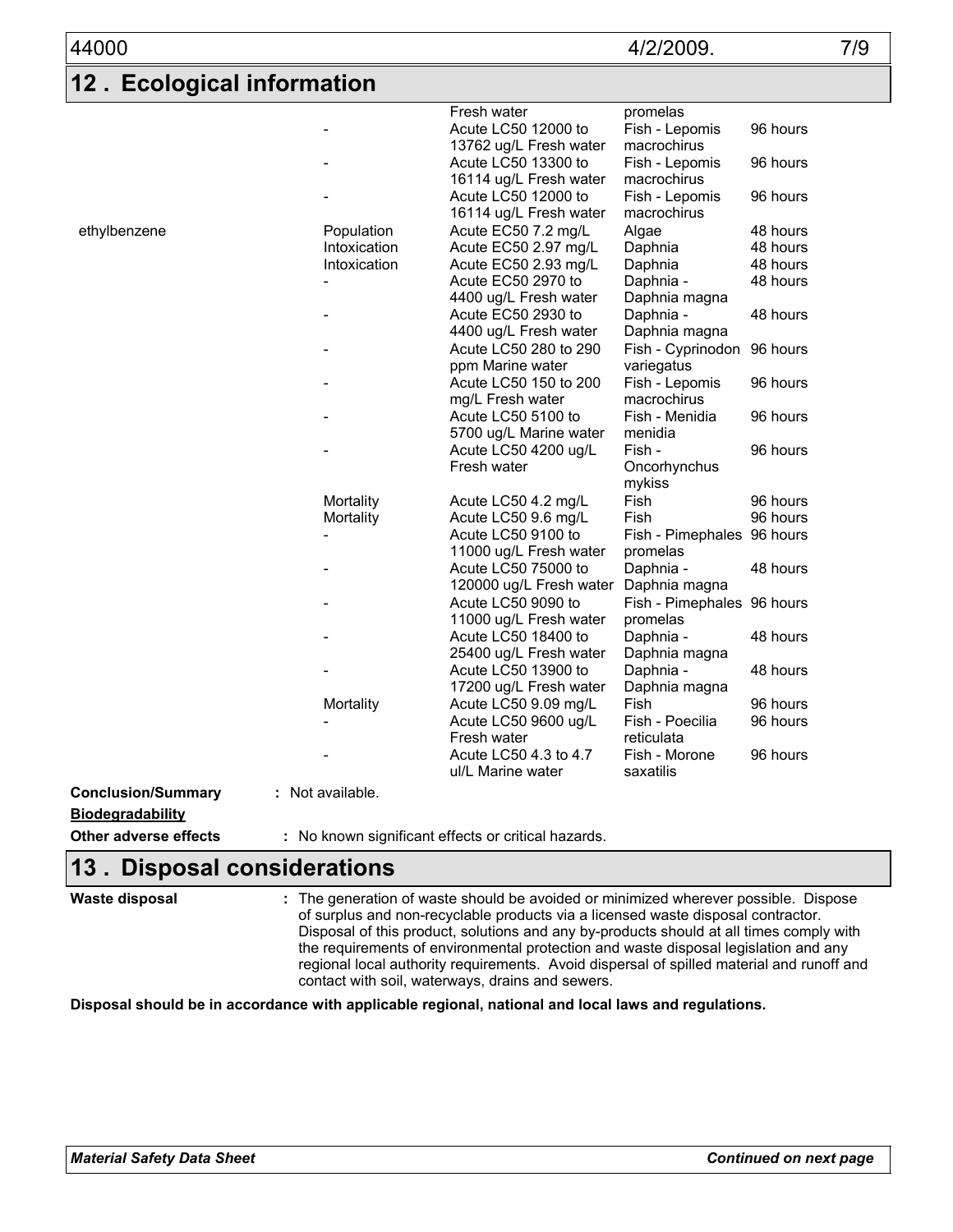Information contained in this section may vary from the actual shipping description depending on quantity in containers, mode of shipment and use of exemptions. **Note:**

| <b>Regulatory</b><br>information | <b>UN number</b> | <b>Proper shipping</b><br>name                                                                                                                                                  | <b>Classes</b> |                    | PG* Label    | <b>Additional</b><br>information                          |
|----------------------------------|------------------|---------------------------------------------------------------------------------------------------------------------------------------------------------------------------------|----------------|--------------------|--------------|-----------------------------------------------------------|
| <b>DOT Classification</b>        | <b>UN1263</b>    | PAINT (including<br>paint, lacquer,<br>enamel, stain, shellac,<br>varnish, polish, liquid<br>filler and liquid lacquer<br>base). Marine<br>pollutant (aliphatic<br>hydrocarbon) | 3              | $\mathop{\rm III}$ | <b>ALLES</b> | RQ: 6161.67lbs<br>(2794.41kgs) [xylene,<br>mixed isomers] |
| <b>TDG Classification</b>        | <b>UN1263</b>    | PAINT (including<br>paint, lacquer,<br>enamel, stain, shellac,<br>varnish, polish, liquid<br>filler and liquid lacquer<br>base). Marine<br>pollutant (aliphatic<br>hydrocarbon) | 3              | $\mathop{\rm III}$ |              |                                                           |
| <b>IMDG Class</b>                | 1263             | PAINT (including<br>paint, lacquer,<br>enamel, stain, shellac,<br>varnish, polish, liquid<br>filler and liquid lacquer<br>base)                                                 | 3              | $\mathop{\rm III}$ |              |                                                           |
| <b>IATA-DGR Class</b>            | 1263             | PAINT (including<br>paint, lacquer,<br>enamel, stain, shellac,<br>varnish, polish, liquid<br>filler and liquid lacquer<br>base)                                                 | 3              | Ш                  |              |                                                           |

PG\* : Packing group

## **Regulatory information 15 .**

#### **United States**

| <b>U.S. Federal</b><br>regulations | : United States inventory (TSCA 8b):                                                                                                                                                                                           | as being on the TSCA Inventory. | All components in this product have been verified |
|------------------------------------|--------------------------------------------------------------------------------------------------------------------------------------------------------------------------------------------------------------------------------|---------------------------------|---------------------------------------------------|
|                                    | (HAPS) Clean Air Act (CAA) 112 regulated toxic substances: xylene, mixed isomers;<br>toluene; ethylbenzene; 1,2-ethanediol; methoxyethoxyethanol; butoxyethoxyethanol;<br>cobalt bis (2-ethylhexanoate); glycol ethers; cumene |                                 |                                                   |
| <b>SARA 313</b>                    |                                                                                                                                                                                                                                |                                 |                                                   |
|                                    | <b>Product name</b>                                                                                                                                                                                                            | <b>CAS number</b>               | <b>Concentration</b>                              |
| Form R - Reporting                 | : givcol ethers                                                                                                                                                                                                                | .                               | $1.00 - 3.00$                                     |
| requirements                       | xylene, mixed isomers                                                                                                                                                                                                          | 1330-20-7                       | $1.00 - 3.00$                                     |
|                                    | ethylbenzene                                                                                                                                                                                                                   | $100 - 41 - 4$                  | $0.10 - 1.00$                                     |
|                                    | cobalt bis (2-ethylhexanoate)                                                                                                                                                                                                  | 136-52-7                        | $0.10 - 1.00$                                     |
| California Prop. 65                | WARNING: This product contains a chemical known to the State of California to cause cancer, birth defects or other<br>reproductive harm.: ethylbenzene, carbon black, toluene                                                  |                                 |                                                   |

#### **International regulations**

**International lists :** All components of this product are on the CEPA DSL inventory.

*Material Safety Data Sheet Continued on next page*